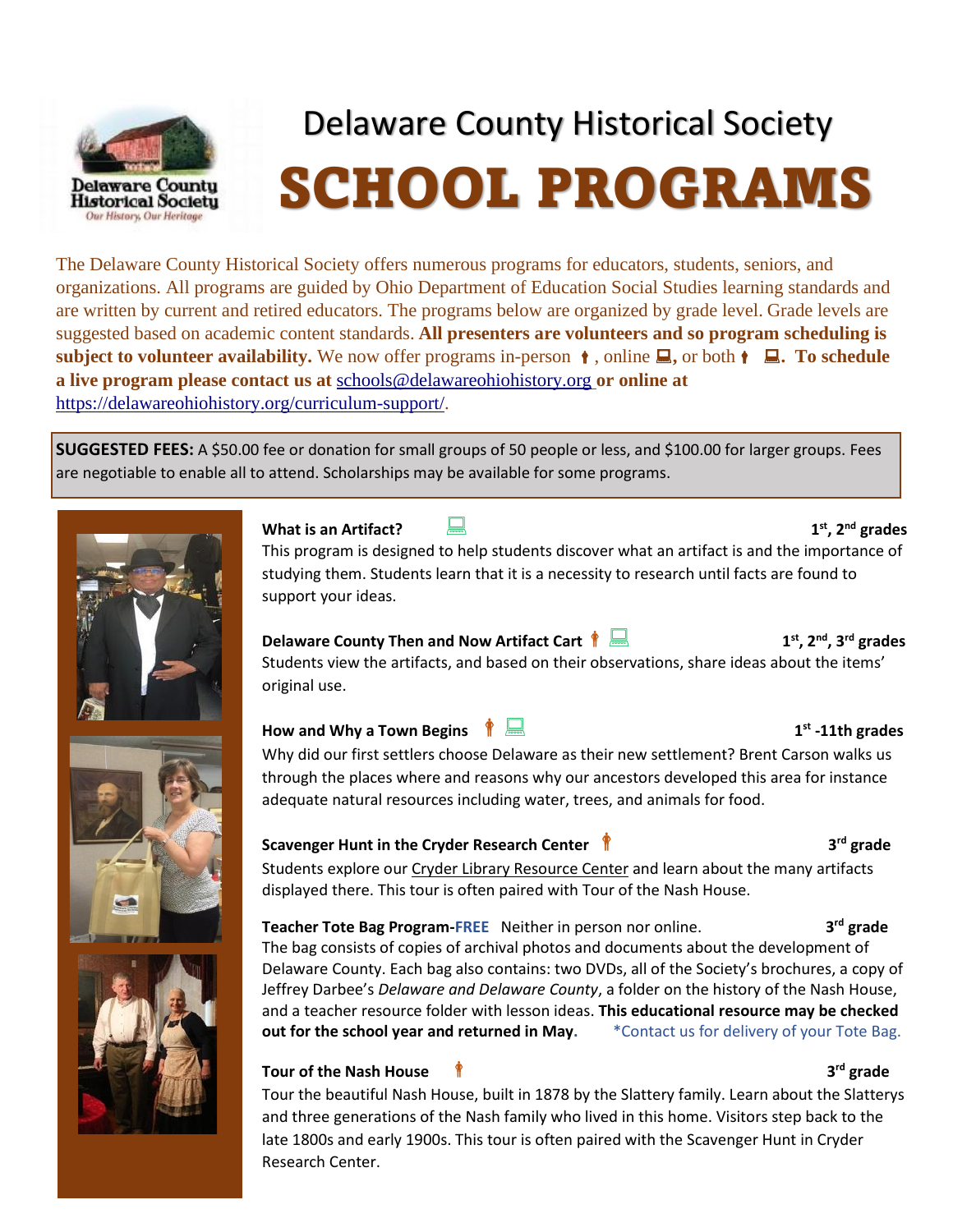

### Delaware County Historical Society

# SCHOOL PROGRAMS

We now offer programs in-person  $\parallel$ , online  $\parallel$ , or both  $\parallel$ . To schedule a live program please contact us at **[schools@delawareohiohistory.org](mailto:schools@delawareohiohistory.org)** or online at **[https://delawareohiohistory.org/curriculum-support/.](https://delawareohiohistory.org/curriculum-support/)**

#### **Walking Tour of Early Delaware <sup>3</sup>**

How did the city of Delaware begin? On this walking tour students will hear stories from the beginnings of the city of Delaware. Usually paired with a Nash House tour and Scavenger Hunt at the Cryder Research Center.

#### **Walking Tour on Winter Street 1 1**

Hear about the families who built the homes on historic Winter Street when Delaware was new and growing.

#### **Early Schools of Delaware County <sup>3</sup>**

What would it be like to attend school in 19<sup>th</sup> century Liberty Township? To schedule this program only email: [stansherrycarmichael@msn.com](mailto:stansherrycarmichael@msn.com)

#### **Rutherford B. Hayes**

Our 19<sup>th</sup> president was born in Delaware, Oh. What were his accomplishments here and for the nation? Video available online. PowerPoint coming soon!

#### **From Slavery to Freedom <sup>3</sup>**

This video features the African Americans who lived and worked in Delaware County and northern Franklin County and includes the history of Africa Road, the Underground Railroad, the Lucy Depp Settlement, the Alum Creek Quaker abolitionists and more. The author of the program, Watson Walker, is available to do a zoom participation with the video to provide a question-and-answer session before or after the video. **To schedule this as an in-person program, please contact Mr. Walker directly at** [watson19869670@att.net.](mailto:watson19869670@att.net)

#### **The Underground Railroad Experience T** Two programs from which to choose

**4 th , 5 th, 8th grades**

The UGRR experience may be adapted to fit your time and topics. Choose the program in its entirety or a few vignettes.

- A. Imagine being a part of the Underground Railroad. Reenactors portray Mrs. Patience Meeker and Mr. William Cratty, two early Delaware County residents. Tour the Meeker property to find out why the Meekers settled here and their impact on Delaware.
- B. Hear the voices of our early residence during the UGRR time through Reader's Theatre at the Stratford Barn OR your venue.



**Meeker House Museum 2690 Stratford Road Delaware, OH 43015**



**The Barn at Stratford 2690 Stratford Road Delaware, OH 43015**



### **rd grade**

**rd grade** 

**rd -8 th grades**

#### **rd -11th grades**

#### **rd -8 th grades**